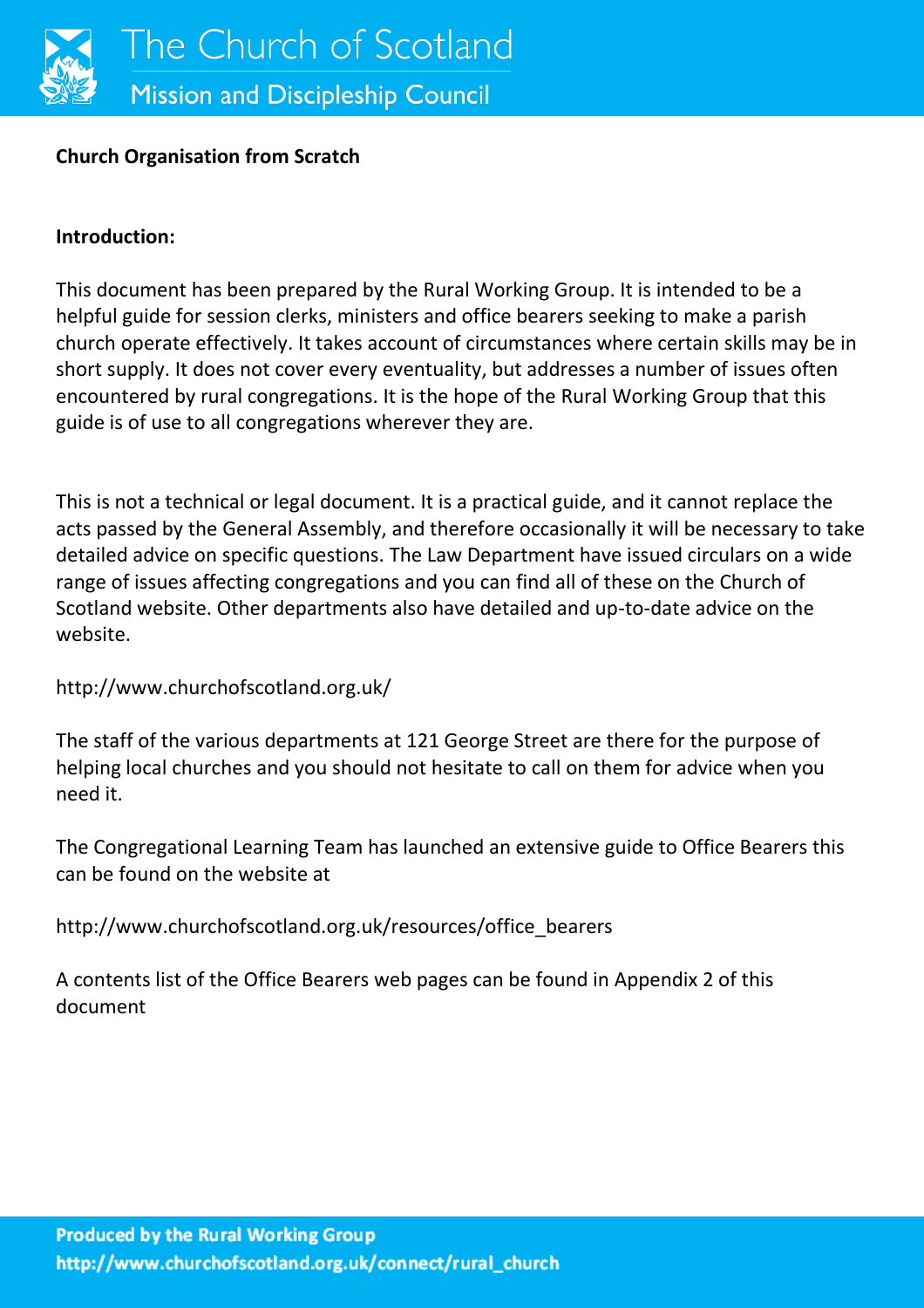

#### **Contents:**

- 1. Church constitutions
	- 1.1 Quoad omnia Unitary Constitution
	- 1.2 Quoad sacra Model Deed
	- 1.3 What are the advantages and disadvantages of each?
	- 1.4 What is the stance of The General Assembly?
- 2. Elders
	- 2.1 What is the minimum number of elders required to have a Kirk Session?
	- 2.2 What is the smallest number with which a session meeting can take place?
	- 2.3 Does the Session Clerk have to be an elder?
- 3. Money and Finance
	- 3.1 Do we have to have a treasurer?
	- 3.2 Does the treasurer have to be an expert on accounts?
	- 3.3 What kind of accounts do we need?
	- 3.4 Do we have to have an independent examiner?
	- 3.5 Why is our Ministries and Mission payment what it is?
	- 3.6 How can we increase our income?
- 4. Insurance

4.1 Do we have to insure our buildings with the Church of Scotland Insurance Company?

- 4.2 Do we have to insure for the total cost of rebuilding?
- 5. Property
	- 5.1 Do we have to have a manse?
	- 5.2 Do we have to have a fabric convener?
	- 5.3 What property records do we have to keep?
	- 5.4 What permission do we need for changes to church buildings?
	- 5.5 What help is there with buildings?
- 6. Safeguarding
	- 6.1 Do we have to have a safeguarding co-ordinator?
	- 6.2 Can we share a safeguarding co-ordinator?
- 7. Data Protection

Appendix 1: List of Law Department circulars Appendix 2: Office Bearers Online Resources Contents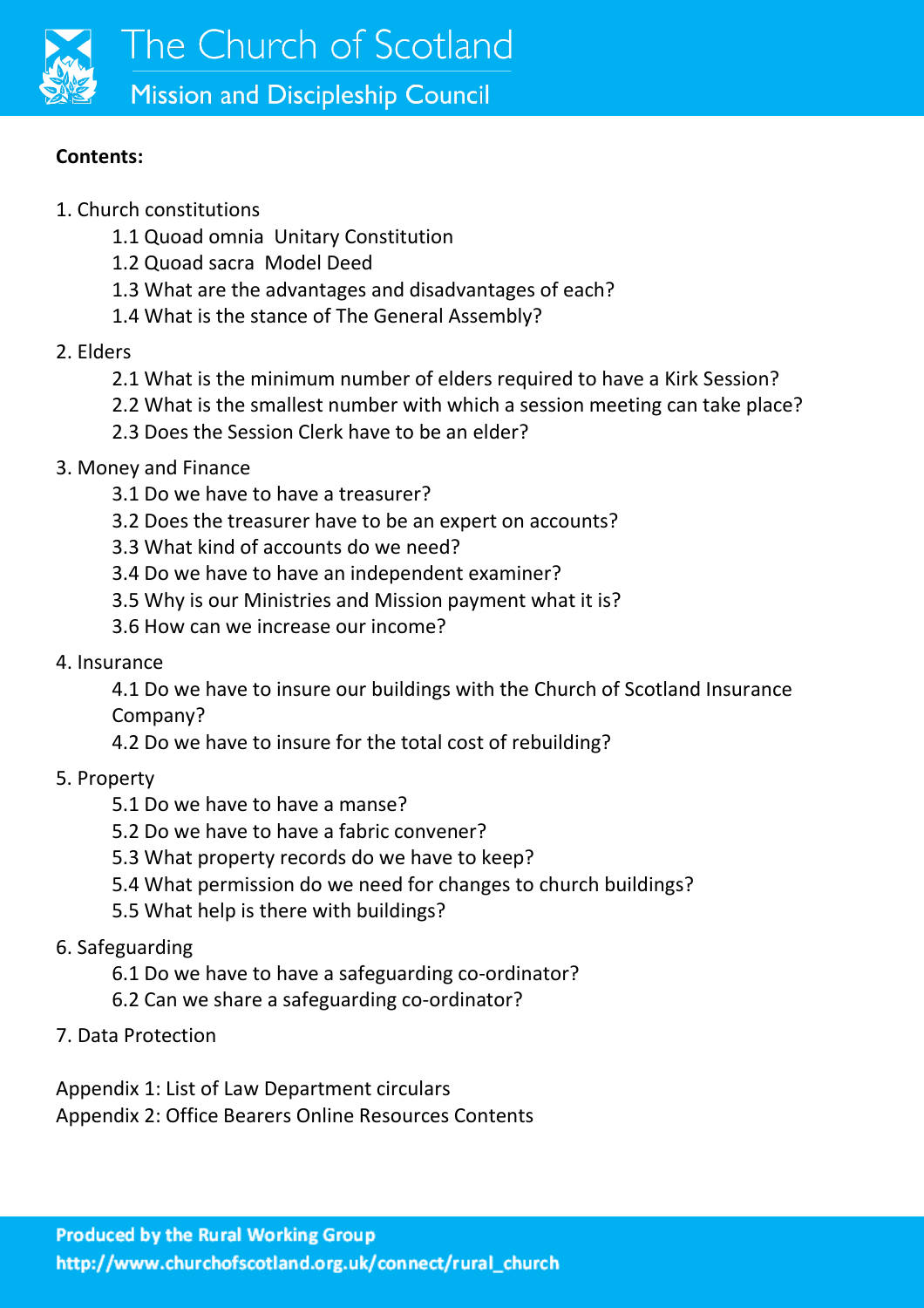

### **Church constitutions**

There are a number of different constitutions in the Church of Scotland. Congregations that have always been part of the "auld Kirk" have had two types of constitution: the *quoad omnia* and the Model Deed.

## **1.1 Quoad omnia Unitary Constitution**

*Quoad omnia* congregations have traditionally had what is in essence equivalent to the modern Unitary Constitution, with a single body - the Kirk Session - overseeing both temporal and spiritual matters. As the constitution developed over the years, it was largely unwritten, and was contained partly in the common law of the Church and partly in Assembly legislation.

## **1.2 Quoad sacra Model Deed**

*Quoad sacra* congregations have traditionally had the Model Deed, separating the temporal and the spiritual, with property and finance matters being dealt with by the Congregational Board, and the Kirk Session dealing with the spiritual life of the congregation. The Congregational Board has been called by various names in the different denominations which over the years have come together within the Church of Scotland: e.g. the Board or Committee of Management (in the United Presbyterian Church) and the Deacons' Court (in the Free Church).

## **1.3 What are the advantages and disadvantages of each?**

There are obvious disadvantages to not having a written constitution, particularly when applying for grants and when trying to open a new bank account. A number of years ago it was decided that the *quoad omnia* constitution had most to recommend it, and the General Assembly therefore introduced the Unitary Constitution as, essentially, a written down version of the *quoad omnia* constitution. It gives a degree of flexibility in how people use their skills, since it permits people other than elders to serve on committees/groups who look after the various aspects of the congregation's life and witness. Each group has to contain elders, but need not be exclusively elders and this opens up opportunities for service for those who may not wish to accept the obligations of eldership.

Over the last decade or so, the General Assembly has been urging congregations which were not already using the Model or Unitary Constitution, to review their practice and consider adopting one or the other. This was prompted by the need for local congregations to comply with the Charities and Trustee Investment (Scotland) Act 2005, which placed upon members of Kirk Sessions, Congregational Boards, Deacons' Courts and Committees of Management the additional responsibility of Charity Trusteeship. With this comes a far greater need for transparency and simplicity in governance. In that context, the provision of a written constitution for the congregation and a single agency responsible for governance is clearly highly desirable. This arrangement provides the necessary written constitution, but at the same time, eliminates the possibility of charity trustees being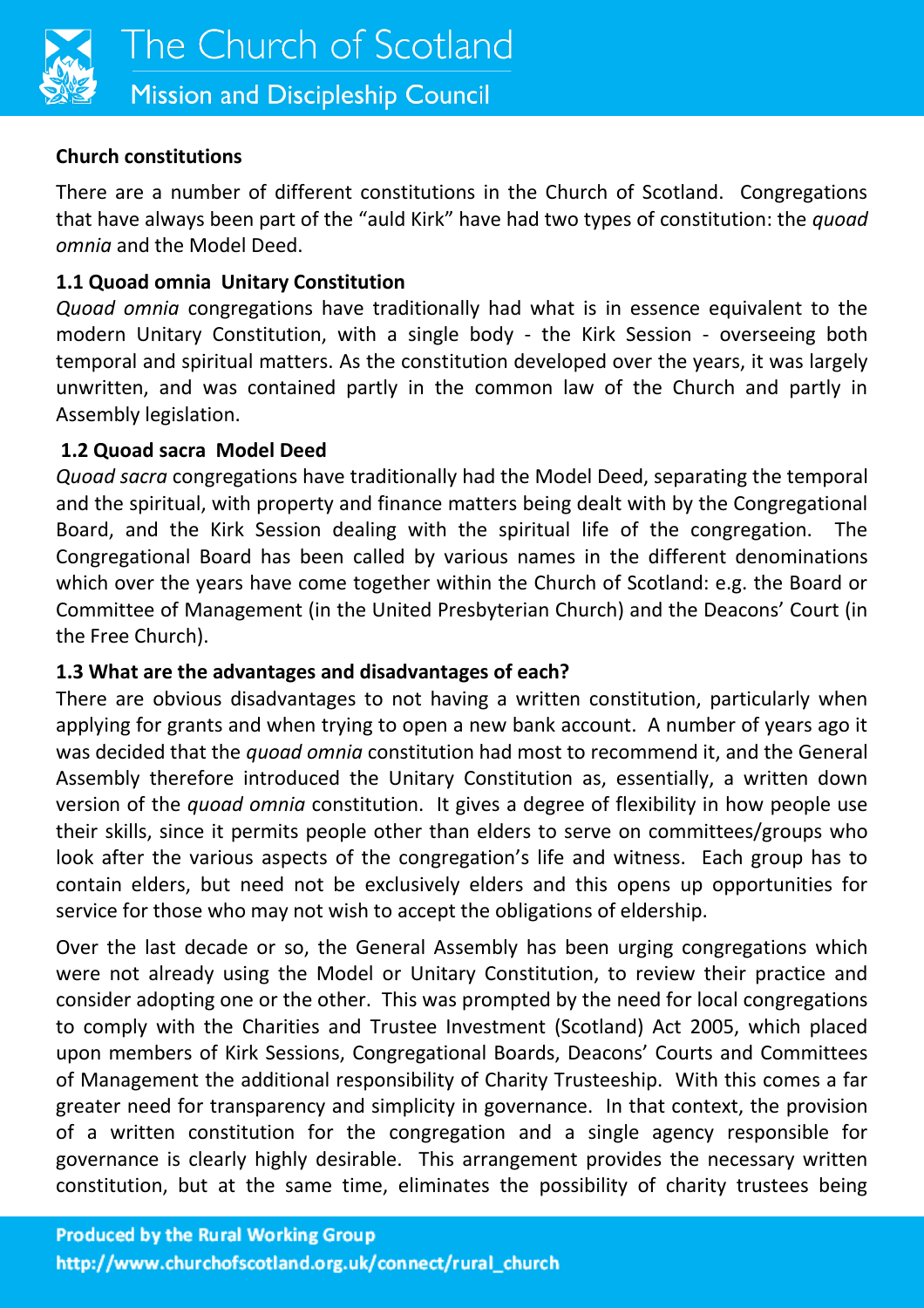

**Mission and Discipleship Council** 

constituted in separate meetings and coming to different views on matters of common interest.

Given that the charity trustees of a congregation are the members of the Session and Board, this results in a division of responsibilities which can create difficulties or at the very least complications. Since charity trustees are all equally responsible for all decisions of the charity, Session members who are not members of the Board are liable for decisions to which they were not party, and *vice versa* in the case of Board members. Inevitably, also, some issues don't fall neatly into either the "spiritual" or "temporal" category and so there can be a tendency for such issues to be discussed twice.

### **1.4 What is the stance of The General Assembly?**

The General Assembly of 2016, while not compelling every congregation to adopt the Unitary Constitution, decided that from 1st January 2017 the Delegation of Assembly would, in cases where a new constitution was requested, only issue constitutions in the Unitary form. The Delegation of Assembly is the body appointed by the General Assembly which issues constitutions to congregations. It comprises the Principal Clerk and the Solicitor of the Church. If a congregation decides to move to a Unitary Constitution, all that is needed is that the congregation pass a Resolution to adopt the Unitary Constitution at a Congregational Meeting specially called for the purposes by intimation on the two Sundays immediately preceding the meeting, and the Presbytery then approves. Once extract minutes of each of these meetings are received by the Solicitor, she arranges to issue a Unitary Deed.

Congregations have been asked by the Assembly to keep their constitution in their Property Register.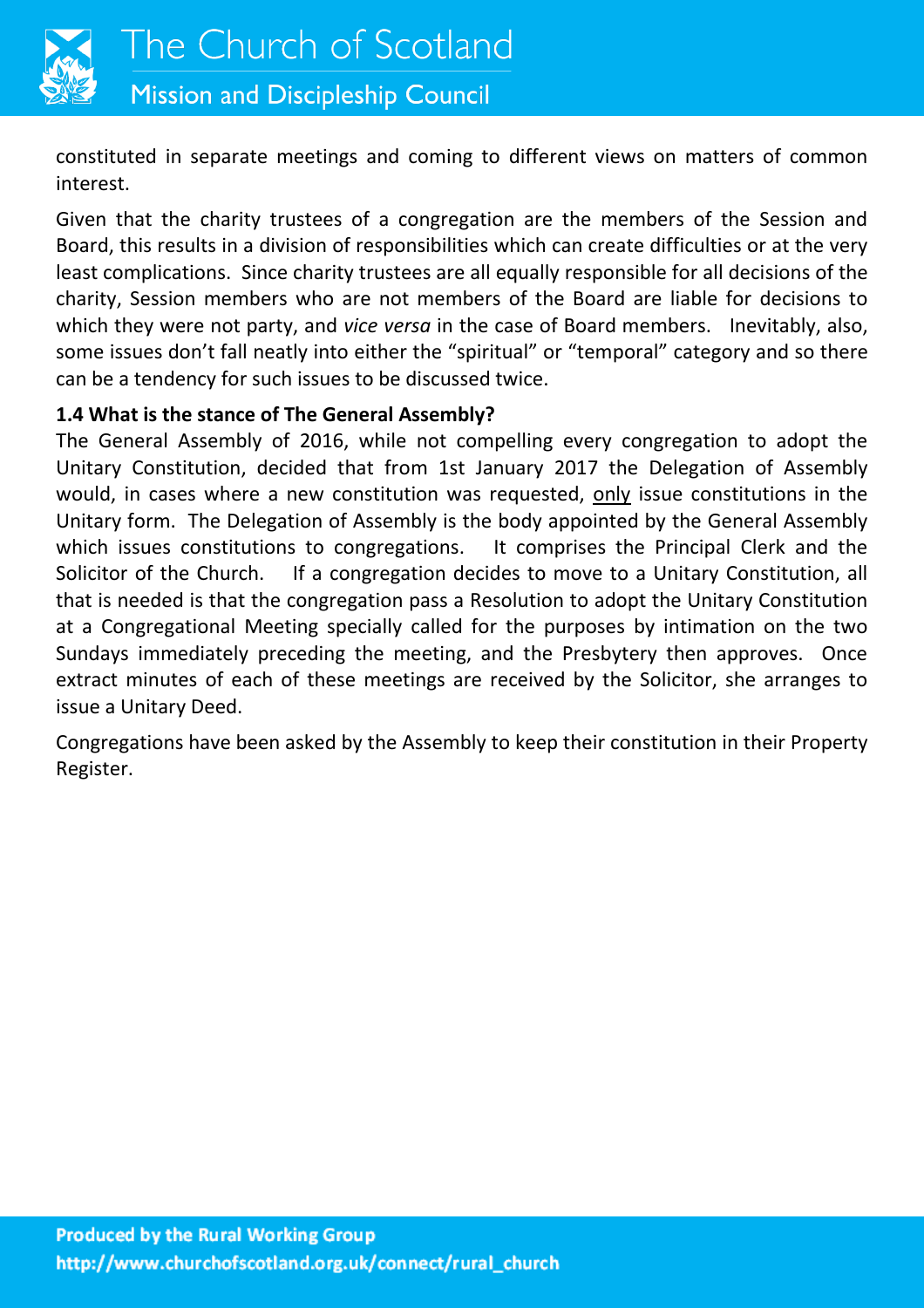

# **Mission and Discipleship Council**

# **2. Elders**

# **2.1 What is the minimum number of elders required to have a Kirk Session?**

Two plus a minister or interim moderator. However if a session gets too small, Presbytery has the option of appointing assessor elders who are brought in from other congregations.

# **2.2 What is the smallest number with which a session meeting can take place?**

Three, one of whom must be a minister.

# **2.3 Does the Session Clerk have to be an elder?**

No. The session can appoint a clerk from outside its own number. That person has to take the oath de fideli (a promise to faithfully fulfil the office of clerk). They will not have a vote, but they can deal with the correspondence and minutes.

For more information on Eldership please visit <http://www.churchofscotland.org.uk/resources/learn/resources/eldership>

To buy the Church of Scotland's popular Learn Eldership resource visit <https://standrewpress.hymnsam.co.uk/books/9780861539246/eldership>

# **3. Money and Finance**

# **3.1 Do we have to have a treasurer?**

Yes. However that treasurer does not necessarily have to be an elder or even a member of the congregation but church law makes it necessary to have a treasurer.

# **3.2 Does the treasurer have to be an expert on accounts?**

No. The treasurer has to look after the congregation's money, deal with its banking and pay its bills, while keeping an accurate record of those transactions (on paper or on computer). Someone else – paid or unpaid – can draw up accounts from those records at the year-end if necessary. Paying a professional accountant to work with a competent bookkeeper's numbers is likely to be cheaper than paying for full treasurer services.

# **3.3 What kind of accounts do we need?**

If the congregation's income is below £250,000 receipts and payments accounts can be prepared. Congregations with higher incomes (or those with more complex affairs) need what are known as SORP compliant accounts (Statements Of Recommended Practice). Guidelines and examples are on the Stewardship and Finance pages of the website.

# **3.4 Do we have to have an independent examiner?**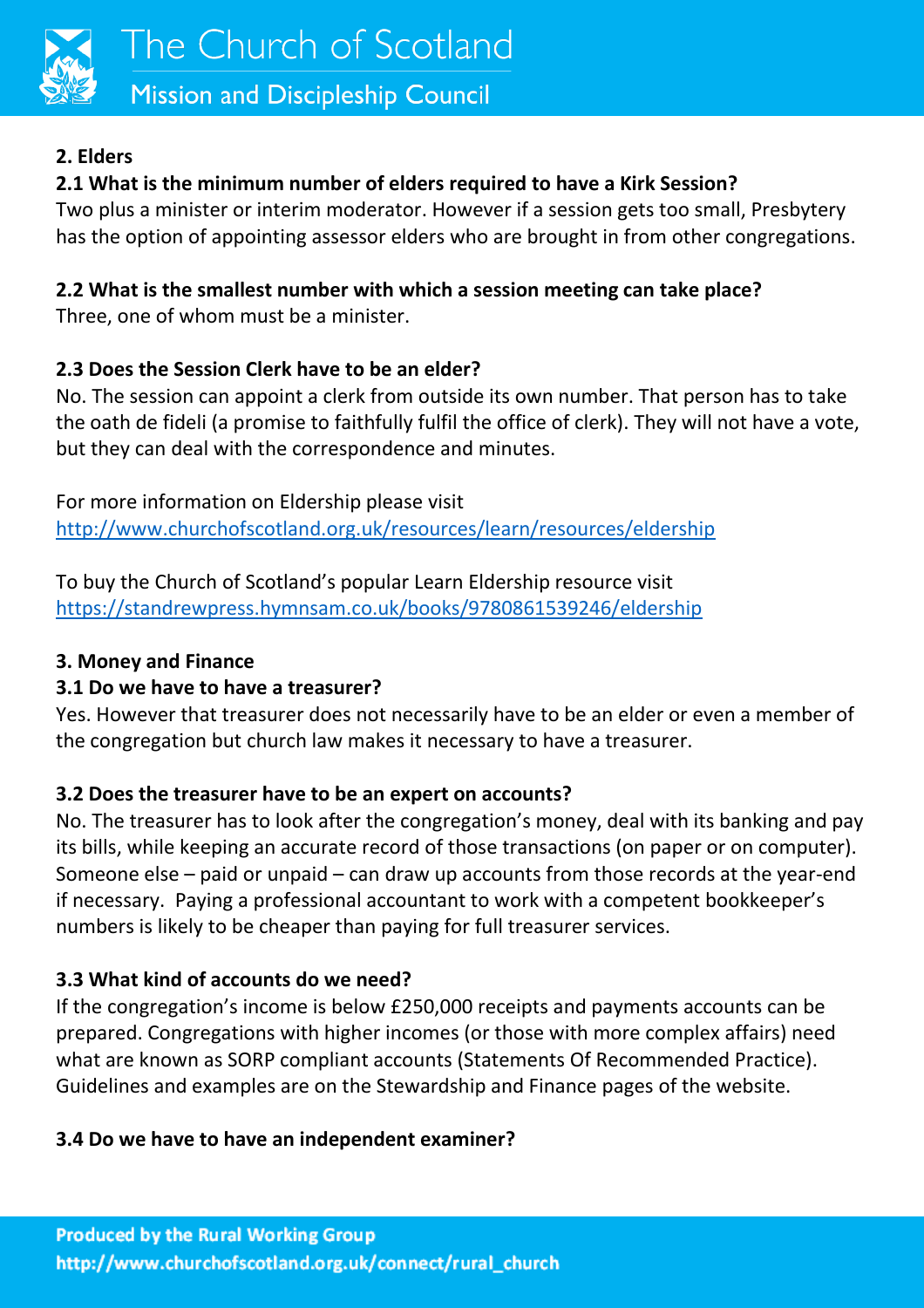

Yes. It's the law. When Receipts and Payments accounts have been prepared then the congregation can use a competent non-professional as the examiner but when SORP compliant accounts have been prepared the examiner must be a qualified accountant.

The independent examiner cannot be a trustee of the congregation or a close family member of trustees. Sometimes presbyteries can help with finding examiners. For example someone from one congregation can act as independent examiner in another. Groups of congregations could jointly engage an accounting firm to provide the service to all of them and possibly negotiate a reduced rate.

## **3.5 Why is our Ministries and Mission payment what it is?**

Your Ministries and Mission payment is based on the average of certain types of income in your accounts for the last three years (including items like general property funds which can be used to meet normal expenditure). There is a national scale which is applied to the resulting average, to get your contribution. Presbytery has some flexibility to help with local issues. (Currently they can make total reductions up to 5% of the whole Presbytery's Ministries and Mission allocations.) If you think there is a problem with the calculation, Stewardship and Finance will help. If the calculation is right but local circumstances have changed, Presbytery's Stewardship convener may be able to help.

## **3.6 How can we increase our income?**

Good mission, good communication and good stewardship! If you are doing worthwhile things people will support that. Tell the congregation and community what you are doing with their resources. Make it obvious that you are using what you get carefully and well. Be creative in maximising the use of your buildings.

Complaining about shortfalls, talking about specific per capita increases in income needed to meet costs, and complaining about the people who do not come and give nothing are all counterproductive strategies. The stewardship consultants are always happy to help, their advice and support is free, but to get the most from them, be prepared to use their tried and tested strategies in full. Do not be distracted by "It won't work here," arguments.

For more information on Stewardship and contact details please visit http://www.churchofscotland.org.uk/resources/subjects/national\_stewardship\_programm es

#### **4. Insurance**

**4.1 Do we have to insure our buildings with the Church of Scotland Insurance Company?**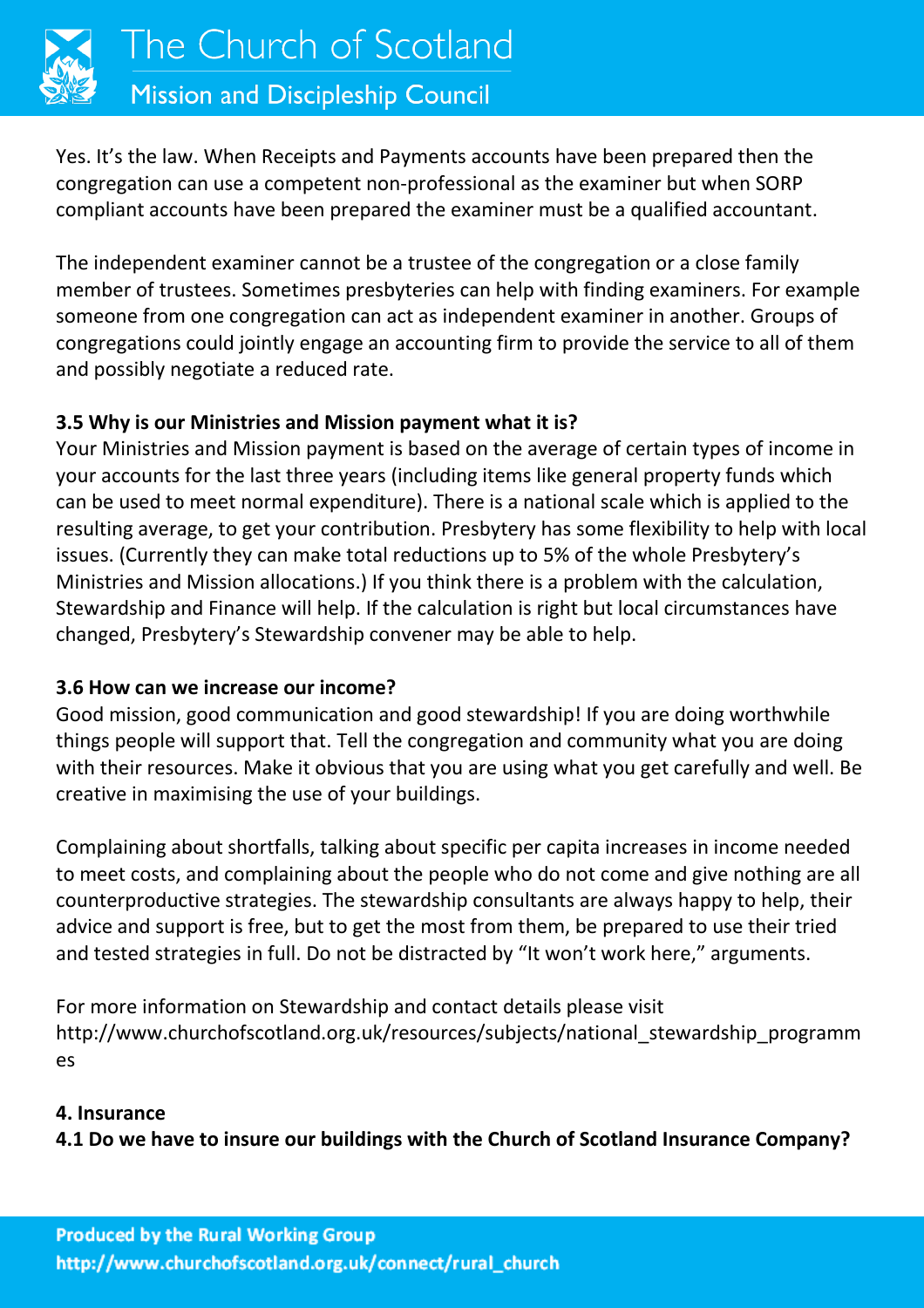

All church buildings have to be covered by satisfactory insurance. Since 2013 there has been a General Assembly instruction that all ecclesiastical buildings should be insured through the Church of Scotland Insurance Company Ltd.

## **4.2 Do we have to insure for the full cost of rebuilding?**

This question arises because many churches, if the building they occupy were to be destroyed, would not consider rebuilding to the current specification, but might opt for a smaller and easier to maintain set of premises. However insurance has to be for full rebuilding costs because without that there is no guarantee that partial losses would be fully covered.

## **5. Property**

## **5.1 Do we have to have a manse?**

Yes. Ministers are required to live in a manse for the better performance of their duties. Even if the minister has his/her own property locally they should occupy the manse. The reason is that ministers are not taxed on the value of manses because living there is a job requirement. If some ministers did not have to live in manses it would not be a requirement, so all the others might get taxed on the value of manses and in some cases that could cause huge bills.

## **5.2 Do we need a fabric/property convener?**

Yes. Someone will have to maintain property records and arrange for essential maintenance work, but that person does not have to be a trustee.

## **5.3 What property records do we have to keep?**

There is a property register and a manse condition schedule, both of which are available online from the General Trustees section of the Church website. Presbytery fabric conveners and General Trustees staff can help with advice.

# **5.4 How do we get permission for changes in buildings?**

Presbyteries have their own financial limits below which permission for fabric work is not required and it can be authorised by the Kirk Session or Congregational Board. Any project costing over £50,000 has to be approved by the General Trustees. However there are several complications. Changes affecting the interior of a church building need to be considered by the Church Art and Architecture Committee. (They can give advice and their involvement replaces the need for listed building consents.) Alterations to the exterior of a listed building (or the interior of certain properties) may require listed building consent. This area is complicated so take advice from the Presbytery fabric convener and the General Trustees as early as possible.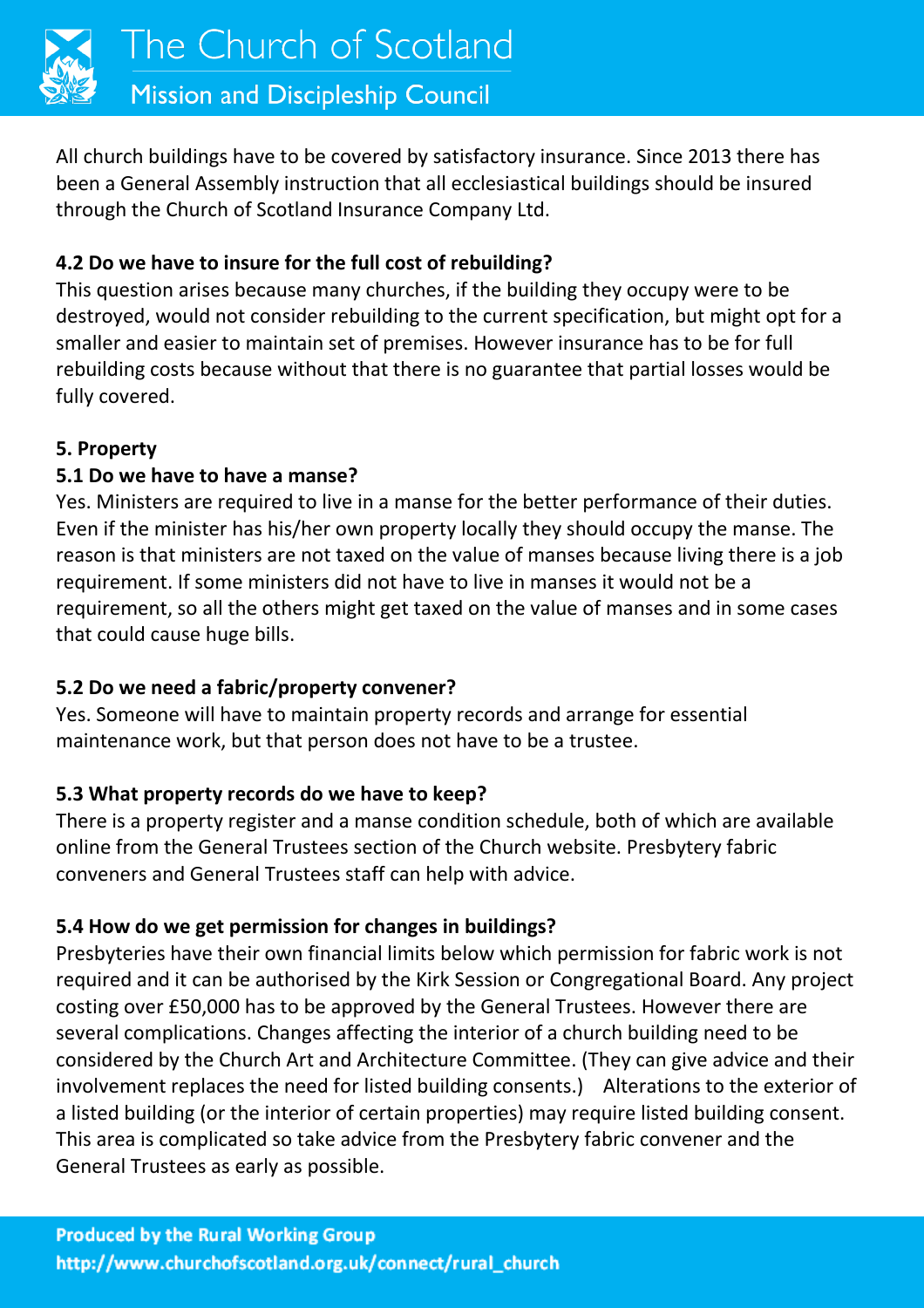

The Rural Working Group has recently created a helpful guide called Frequently Asked Questions to the General Trustees Department that you can find on our web pages www.churchofscotland.org.uk/connect/rural\_church.

# **5.5 What help is there with buildings?**

The General Trustees have a range of documents to help with issues like manse maintenance, energy efficiency, lighting, glebes and other issues. Consult their section of the Church website or contact them for detailed advice. Your stewardship consultant may be able to help you identify trusts which support work on church buildings.

The Rural Working Group has recently created a helpful guide called Frequently Asked Questions to the General Trustees Department you can find it on our web pages www.churchofscotland.org.uk/connect/rural\_church.

For more information on the General Trustees Department [http://www.churchofscotland.org.uk/about\\_us/councils\\_committees\\_and\\_departments/d](http://www.churchofscotland.org.uk/about_us/councils_committees_and_departments/departments/general_trustees) [epartments/general\\_trustees](http://www.churchofscotland.org.uk/about_us/councils_committees_and_departments/departments/general_trustees)

## **6. Safeguarding**

# **6.1 Do we have to have a safeguarding co-ordinator?**

Yes. Even if you have little or no regulated work going on with children or vulnerable adults you have to have a safeguarding co-ordinator.

# **6.2 Can we share a safeguarding co-ordinator?**

Yes. There is no reason why the co-ordinator has to be a member of your own congregation, and no bar on them being co-ordinator for several congregations. They have to be accessible to anyone who might need them, however.

# **6.3 Who has to be disclosure checked and child protection trained?**

The technical answer is that everyone undertaking regulated work with children or vulnerable groups has to be disclosure checked. Safeguarding co-ordinators and Presbytery's co-ordinators and trainers will help with detailed queries supported by the Safeguarding department. It is The Kirk Session's job to do everything in its power (not just disclosure checks) to make sure that they care for the welfare of everyone in touch with the congregation. Presbytery should have a Safeguarding Advisor who can help with detailed queries and the Safeguarding Office can also advise.

If you would like to contact the Church of Scotland Safeguarding team directly please do so by email, the website or telephone. The service is available 9.00am–4.45pm, Monday to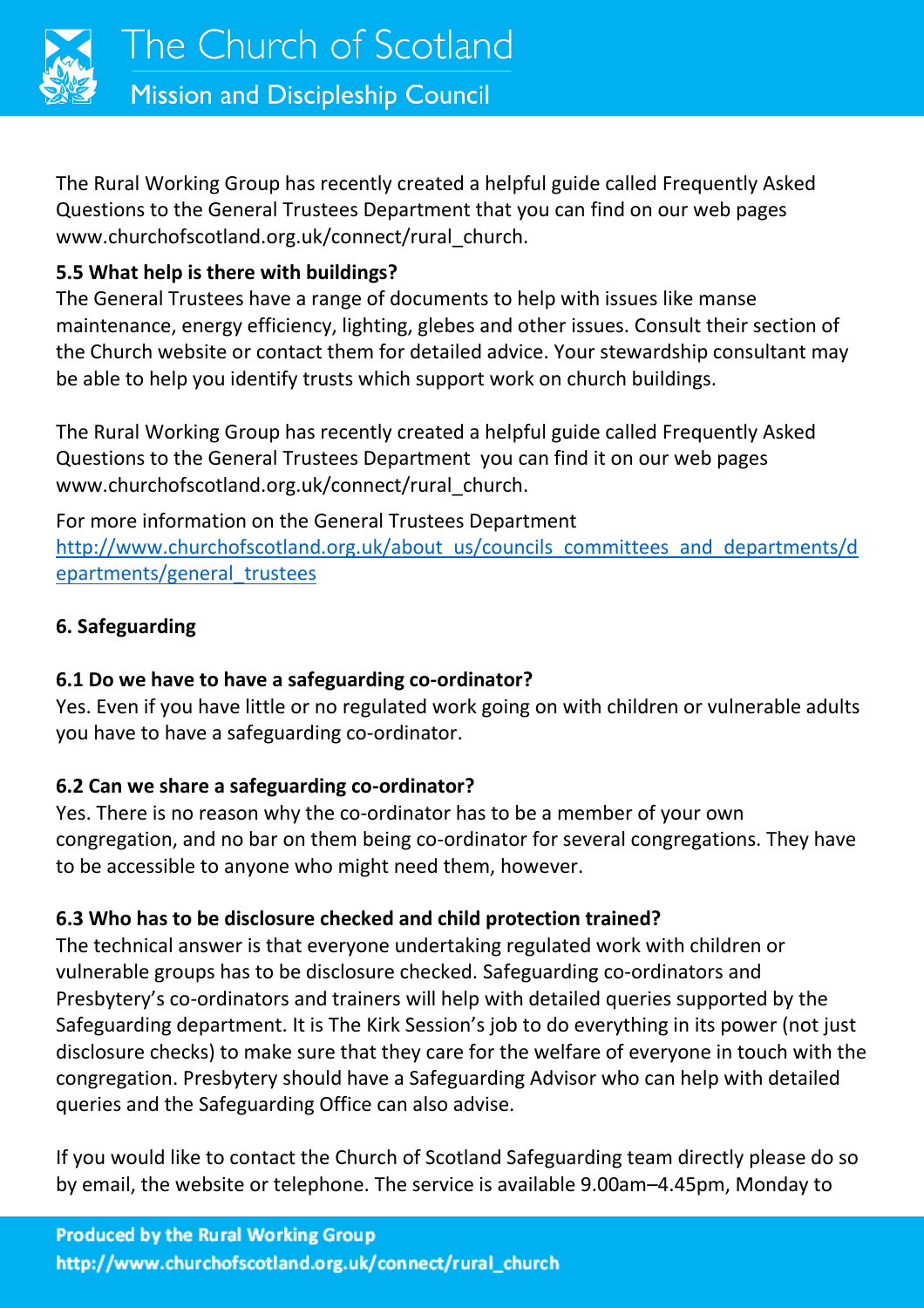

Friday. You can leave a message on the answering machine out-with these times.

Telephone: 0131 240 2256 Email:safeguarding@churchofscotland.org.uk [http://www.churchofscotland.org.uk/about\\_us/safeguarding\\_service](http://www.churchofscotland.org.uk/about_us/safeguarding_service)

#### **7. Data Protection**

Under the Data Protection Act 1998 congregations and financial boards have a responsibility to ensure that they hold, store and transmit personal data securely. For further information please visit the online Office Bearers resource http://www.churchofscotland.org.uk/resources/office\_bearers/governance\_of\_the\_kirk/da ta\_protection

For more in-depth information and frequently asked questions please visit the Law Department Circulars page on the COS website:

http://www.churchofscotland.org.uk/resources/subjects/law\_circulars#data\_protection

#### **Finally**

The challenges of running a congregation in a remote or rural situation where resources may be limited can seem daunting. However Presbytery and the Councils and Committees of the Church are a huge source of encouragement and support. The help you need is likely to be there, but you may have to ask for it to receive it.

Another source of help may be the people doing the same thing in other remote and rural congregations. We strongly suggest trying to set up Local Rural Forums where you can meet with those around you who are experiencing similar challenges. Once forums are established across the nation it is our hope that these Forums could encourage and resource each other sharing ideas and best practice. The Rural Working Group have put together a Quickguide to help you organise a rural event. It is entitled "Setting up a Rural Event" and can be found on our web pages at

www.churchofscotland.org.uk/connect/rural\_church.

Please remember that helping a congregation to run effectively in hard situations is a key piece of kingdom work, of long-term benefit to congregations and communities. For all the hard work that goes in to these tasks, thank you!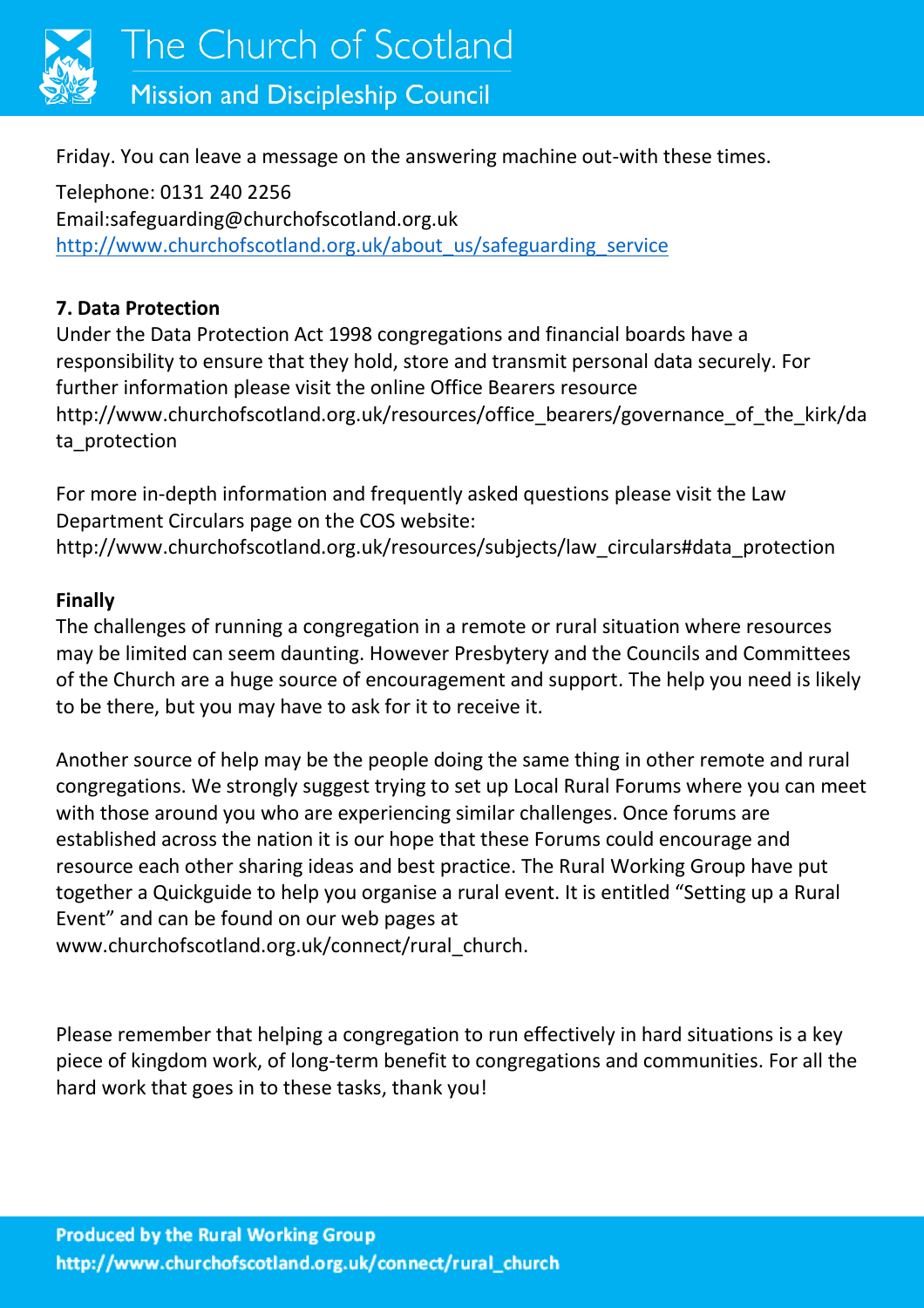

#### **Appendix 1:**

The following circulars which may be of assistance can be found on the Law Department page of the Church of Scotland website:

[http://www.churchofscotland.org.uk/resources/subjects/law\\_circulars](http://www.churchofscotland.org.uk/resources/subjects/law_circulars)

- Asbestos Management
- A-Z of Employment Law
- Bribery Act –Guidance
- Bribery and Procurement Policy
- Charities Remuneration for services
- Charities reference in documents regulations
- Charity Trustees liabilities and OSCR update
- Constitutions
- Contract for filming in Church
- Contract for the Hire of Church Premises Single Event
- Data Protection Pack (folder)
- Disability equality obligations
- Employment Contracts (various circulars)
- Fire Precautions Brochure
- Food Safety legislation
- Freedom of Information etc
- Gas Safety
- Guidance Notes for Congregational office bearers
- Health & Safety
- Landfill Tax Credit Scheme
- Letting of Church Halls to Non Church Bodies
- Letting of Manses and Other Houses
- Marches and Parades
- Minibuses
- New building works
- Disposal of Churches
- Offerings, Donations and Gifts
- Oil Storage within Church Properties
- Pensions Changes -Auto-enrolment
- Rates, Water & Sewerage Charges & Council Tax
- Real Time Information
- Smoking
- Sources of Finance
- The Church and Alcohol
- Theatre and Public Entertainment Licences